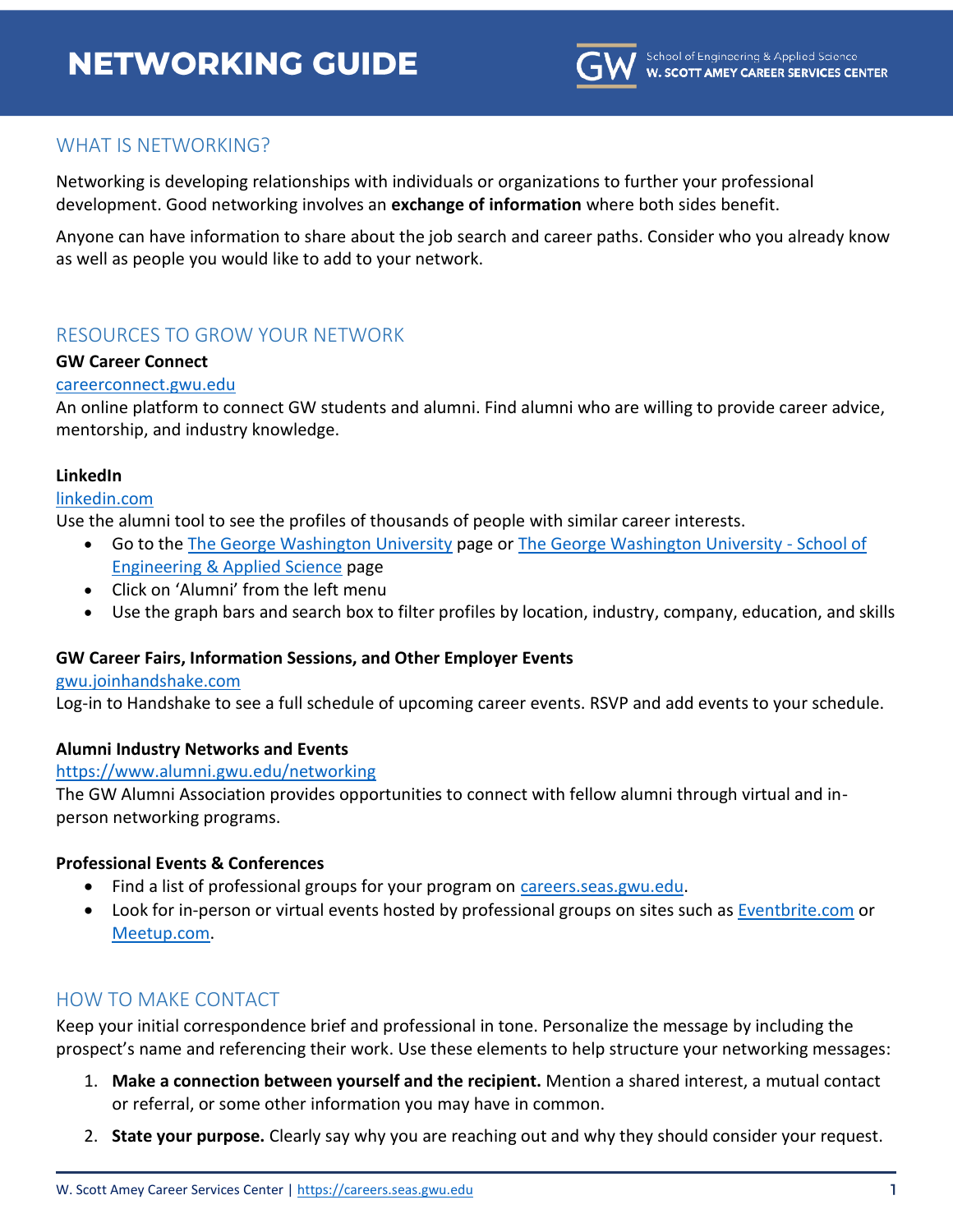- 3. **Remove the pressure.** Many times people do not respond to networking requests because they feel pressured by a request they cannot fulfill. Give your prospect a "way out" so that they can politely decline.
- 4. **Close with an action statement.** Indicate a next step for you or the prospect in order to keep the possibility of networking open. This also provides a clear timeline for follow up.

## Sample Message

|                          | Dear Ms. Jones,                                                                                                                                                                                                                      |
|--------------------------|--------------------------------------------------------------------------------------------------------------------------------------------------------------------------------------------------------------------------------------|
| Make a connection        | I found your contact information via the Science & Technology Industry group on GW Career<br>Connect. I am a current Computer Science student and I want to connect with alumni who<br>also worked with Prof. X.                     |
| <b>State the purpose</b> | I am pursuing internships related to machine learning, and given your experience in this field<br>I believe you could provide insight about the work. Would you be available to speak with me<br>about your experience at COMPANY Z? |
| <b>Remove pressure</b>   | I realize that this may be a busy time for you and I appreciate your consideration.                                                                                                                                                  |
| <b>Action statement</b>  | I will follow up in a week to see if we can arrange a meeting.                                                                                                                                                                       |
|                          | Sincerely,<br>Sally A. Student                                                                                                                                                                                                       |

# INFORMATIOMAL INTERVIEWS

An informational interview is a brief meeting where you can ask questions to industry professional to learn more about their career path and experience. While these types of meetings may lead to a job opportunity, the purpose is to learn information that will benefit your career development. Prepare 5 – 10 questions to ask and be sure to send a thank you note after the interview.

# Sample Questions

| <b>Career Preparation</b> | How did you choose this career?                                                 |
|---------------------------|---------------------------------------------------------------------------------|
|                           | What types of experience are essential?                                         |
|                           | What types of employment or internships would you recommend?                    |
|                           | What kinds of entry-level opportunities exist in the field?                     |
|                           | What specific aspects of my background should I highlight the most?             |
| <b>Job Search</b>         | How do people learn about jobs in this industry?                                |
|                           | What organizations would you recommend I pursue?                                |
|                           | Is there a certain person within this organization whom I should contact first? |
|                           | What is a typical salary range for this type of position?                       |
|                           | DO NOT ASK FOR PERSONAL SALARY INFO                                             |
| About the Job             | Describe a typical work week and a typical day.                                 |
|                           | What skills or talents are most essential for effective job performance?        |
|                           | What are the toughest problems you must deal with?                              |
|                           | What is the most rewarding part of your job?                                    |
| <b>About the Company</b>  | What is the organizational structure?                                           |
|                           | What is the average length of time employees work here?                         |
|                           | What type of training does the organization provide?                            |